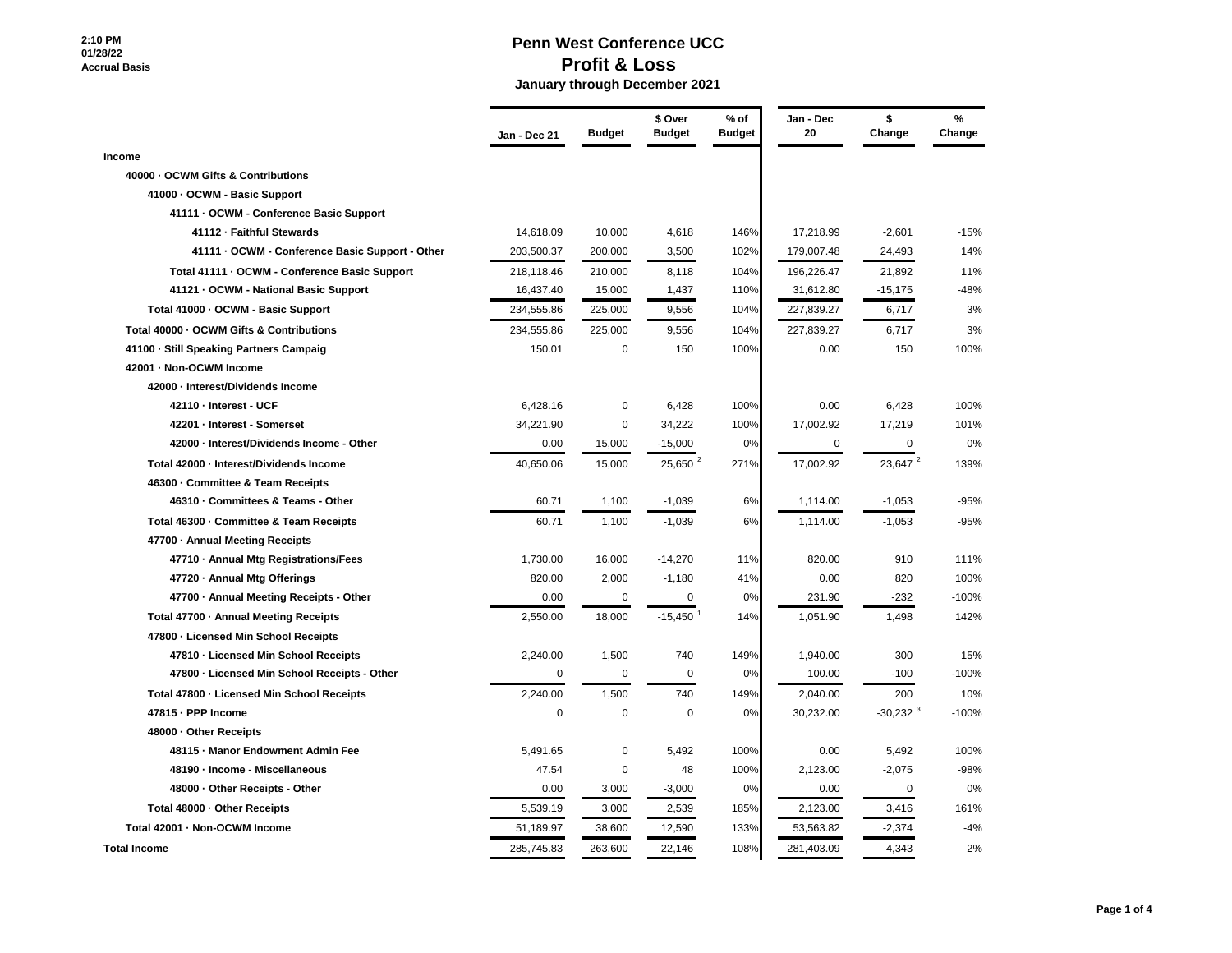|                                         | Jan - Dec 21 | <b>Budget</b> | \$ Over<br><b>Budget</b> | $%$ of<br><b>Budget</b> | Jan - Dec<br>20 | \$<br>Change           | $\%$<br>Change |
|-----------------------------------------|--------------|---------------|--------------------------|-------------------------|-----------------|------------------------|----------------|
| <b>Gross Profit</b>                     | 285,745.83   | 263,600       | 22,146                   | 108%                    | 281,403.09      | 4,343                  | 2%             |
| <b>Expense</b>                          |              |               |                          |                         |                 |                        |                |
| 51000 - Payments to Nat'l UCC           |              |               |                          |                         |                 |                        |                |
| 51121 OCWM-National Basic Support Pmt   | 16,437.40    | 15,000        | $1,437$ <sup>4</sup>     | 110%                    | 31,612.80       | $-15,175$ <sup>4</sup> | $-48%$         |
| Total 51000 - Payments to Nat'l UCC     | 16,437.40    | 15,000        | 1,437                    | 110%                    | 31,612.80       | $-15,175$              | -48%           |
| 52000 Salaries & Wages                  |              |               |                          |                         |                 |                        |                |
| 52110 · Salary - Conference Minister    | 58,291.92    | 51,714        | 6,578                    | 113%                    | 58,291.92       | $\pmb{0}$              | 0%             |
| 52120 - Housing Allowance-Conf Minister | 34,272.00    | 34,272        | 0                        | 100%                    | 34,272.00       | $\Omega$               | $0\%$          |
| 52211 · Salary-Admin. Assistant         | 45,000.00    | 45,000        | 0                        | 100%                    | 45,000.00       | $\mathbf 0$            | 0%             |
| 52221 · Salary-Assoc. for Youth Ministr | 5,661.00     | 7,548         | $-1,887$ <sup>5</sup>    | 75%                     | 7,548.00        | $-1,887$ <sup>5</sup>  | $-25%$         |
| Total 52000 - Salaries & Wages          | 143,224.92   | 138,534       | 4,691                    | 103%                    | 145,111.92      | $-1,887$               | $-1%$          |
| 52300 - Payroll Taxes                   |              |               |                          |                         |                 |                        |                |
| 52310 - FICA Payroll Taxes-Employer     | 3,875.56     | 10,578        | $-6,702$                 | 37%                     | 4,019.93        | $-144$                 | $-4%$          |
| 66000 - Payroll Expenses                | 284.08       | $\mathsf 0$   | 284                      | 100%                    | 502.44          | $-218$                 | $-43%$         |
| Total 52300 - Payroll Taxes             | 4,159.64     | 10,578        | $-6,418$                 | 39%                     | 4,522.37        | $-363$                 | $-8%$          |
| 52400 - Employee Benefits               |              |               |                          |                         |                 |                        |                |
| 52410 - Annuity-Conf. Minister          | 12,959.04    | 12,038        | 921                      | 108%                    | 12,038.00       | 921                    | 8%             |
| 52411 - Health Ins-Conf Minister        | 16,168.35    | 13,770        | 2,398 6                  | 117%                    | 12,567.12       | $3,601$ <sup>6</sup>   | 29%            |
| 52412 - Life & Disb Ins-Conf Minister   | 1,388.50     | 1,350         | 39                       | 103%                    | 1,388.57        | $\pmb{0}$              | 0%             |
| 52420 - Annuity-Admin Assistant         | 2,250.00     | 2,200         | 50                       | 102%                    | 2,200.00        | 50                     | 2%             |
| 52422 - Life & Disb Ins-Office Staff    | 0.00         | $\mathsf 0$   | 0                        | 0%                      | 0.00            | $\pmb{0}$              | 0%             |
| 52400 - Employee Benefits - Other       | 0.00         | $\mathbf 0$   | $\mathbf 0$              | 0%                      | 0.00            | $\Omega$               | 0%             |
| Total 52400 - Employee Benefits         | 32,765.89    | 29,358        | 3,408                    | 112%                    | 28,193.69       | 4,572                  | 16%            |
| 52500 Other Personnel Costs             |              |               |                          |                         |                 |                        |                |
| 52510 - Travel Expense-Conf Minister    | 6,133.88     | 14,000        | $-7,866$ <sup>7</sup>    | 44%                     | 5,274.96        | 859 7                  | 16%            |
| 52515 · Travel Expense-Youth Assoc      | 0.00         | 1,000         | $-1,000$                 | 0%                      | 148.00          | $-148$                 | $-100%$        |
| 52550 · Workers Comp Insurance          | 2,001.00     | 600           | 1,401                    | 334%                    | 23.85           | 1,977                  | 8290%          |
| 52570 · Sabbatical reserve              | 160.00       | $\mathbf 0$   | 160                      | 100%                    | 0.00            | 160                    | 100%           |
| Total 52500 - Other Personnel Costs     | 8,294.88     | 15,600        | $-7,305$                 | 53%                     | 5,446.81        | 2,848                  | 52%            |
| 53000 - Office Expenses                 |              |               |                          |                         |                 |                        |                |
| 53103 Cell Phone                        | 746.17       | 1,000         | $-254$                   | 75%                     | 959.24          | $-213$                 | $-22%$         |
| 53110 · Utilities                       | 3,000.00     | 3,000         | 0                        | 100%                    | 3,000.00        | 0                      | 0%             |
| 53120 - Office Supplies                 | 1,055.46     | 1,300         | $-245$                   | 81%                     | 842.45          | 213                    | 25%            |
| 53130 - Postage/Shipping/Courier        | 1,399.50     | 1,500         | $-101$                   | 93%                     | 606.20          | 793                    | 131%           |
| 53135 - Publications & Printing Costs   | 0.00         | 500           | -500                     | 0%                      | 0.00            | 0                      | 0%             |
| 53210 Computer Software/Hardware Cost   | 1,854.31     | 1,000         | 854                      | 185%                    | 528.94          | 1,325                  | 251%           |
| 53229 Office Expenses-Other             | 5.00         | $\Omega$      | 5                        | 100%                    | 0.00            | 5                      | 100%           |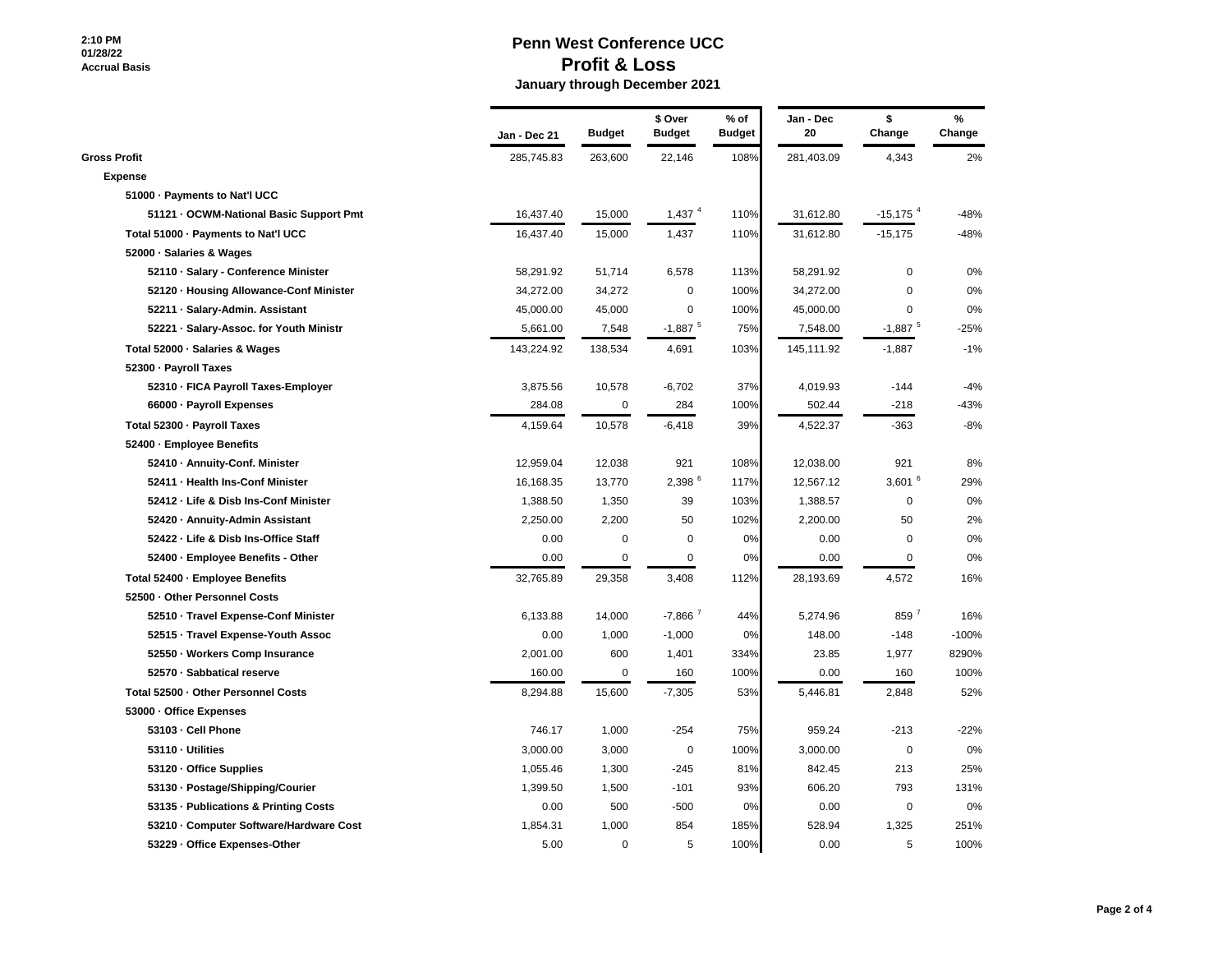|                                           | Jan - Dec 21 | <b>Budget</b> | \$ Over<br><b>Budget</b> | $%$ of<br><b>Budget</b> | Jan - Dec<br>20 | \$<br>Change | $\%$<br>Change |
|-------------------------------------------|--------------|---------------|--------------------------|-------------------------|-----------------|--------------|----------------|
| 53230 - Rent expense                      | 5,100.00     | 5,100         | 0                        | 100%                    | 5,100.00        | $\mathbf 0$  | 0%             |
| 53310 Subscription/Magazine/Publica       | 0.00         | 50            | $-50$                    | 0%                      | 0.00            | 0            | 0%             |
| 53410 - License/Fees/Permits              | 0.00         | 500           | $-500$                   | 0%                      | 222.00          | $-222$       | $-100%$        |
| 53000 - Office Expenses - Other           | 85.73        | $\mathbf 0$   | 86                       | 100%                    | 67.79           | 18           | 26%            |
| Total 53000 - Office Expenses             | 13,246.17    | 13,950        | $-704$                   | 95%                     | 11,326.62       | 1,920        | 17%            |
| 54000 - Repairs & Maintenance             |              |               |                          |                         |                 |              |                |
| 54120 - R&M Computers                     | 3,724.68     | 3,552         | 173                      | 105%                    | 4,123.35        | $-399$       | $-10%$         |
| 54170 - Lease/Rental Equip Contracts      | 403.20       | 0             | 403                      | 100%                    | 434.70          | $-32$        | $-7%$          |
| Total 54000 - Repairs & Maintenance       | 4,127.88     | 3,552         | 576                      | 116%                    | 4,558.05        | $-430$       | $-9%$          |
| 55000 Outside Professional Services       |              |               |                          |                         |                 |              |                |
| 55210 - Auditing & Accounting             | 4,800.00     | 4,500         | 300                      | 107%                    | 4,648.40        | 152          | 3%             |
| 55310 · Legal Fees                        | 0.00         | 800           | $-800$                   | 0%                      | 2,271.00        | $-2,271$     | $-100%$        |
| 55420 · Web Site Maintenance Fees         | 422.20       | 1,100         | $-678$                   | 38%                     | 1,055.90        | $-634$       | $-60%$         |
| Total 55000 Outside Professional Services | 5,222.20     | 6,400         | $-1,178$                 | 82%                     | 7,975.30        | $-2,753$     | $-35%$         |
| 56000 General Expenses                    |              |               |                          |                         |                 |              |                |
| 56110 - Council of Conf Ministers         | 3,784.50     | 4,300         | $-516$                   | 88%                     | 3,787.28        | -3           | 0%             |
| 56120 General Synod Delegates             | 4,999.92     | 5,000         | 0                        | 100%                    | 4,999.92        | 0            | 0%             |
| 56160 - Insurance-Contents & Liability    | 5,554.00     | 5,500         | 54                       | 101%                    | 1,165.25        | 4,389        | 377%           |
| 56190 Other General Expenses              | 555.00       | 750           | $-195$                   | 74%                     | 41.07           | 514          | 1251%          |
| Total 56000 - General Expenses            | 14,893.42    | 15,550        | $-657$                   | 96%                     | 9,993.52        | 4,900        | 49%            |
| 57000 - Program Costs                     |              |               |                          |                         |                 |              |                |
| 57200 Mission Partners                    |              |               |                          |                         |                 |              |                |
| 57210 - Lancaster Seminary                | 1,000.00     | 1,000         | 0                        | 100%                    | 1,000.00        | 0            | 0%             |
| 57220 - Living Waters                     | 1,000.00     | 1,000         | 0                        | 100%                    | 1,000.00        | 0            | 0%             |
| 57230 - Christian Assoc of SW PA          | 1,000.00     | 1,000         | 0                        | 100%                    | 1,000.00        | 0            | 0%             |
| 57240 - PA Council of Churches            | 1,000.00     | 1,000         | 0                        | 100%                    | 1,000.00        | 0            | 0%             |
| Total 57200 - Mission Partners            | 4,000.00     | 4,000         | $\Omega$                 | 100%                    | 4,000.00        | 0            | 0%             |
| 57300 - Other Program Costs               |              |               |                          |                         |                 |              |                |
| 57310 - Health Ins Retired Ministers      | 474.50       | 750           | $-276$                   | 63%                     | 482.50          | -8           | $-2%$          |
| 57320 - Resourse Library Materials        | 0.00         | $\mathbf 0$   | 0                        | 0%                      | 80.00           | -80          | $-100%$        |
| 57340 - Church & Ministry Costs           | 0.00         | $\mathbf 0$   | 0                        | 0%                      | 451.45          | $-451$       | $-100%$        |
| 57350 - Board of Directors Costs          | 0.00         | $\mathbf 0$   | 0                        | 0%                      | 500.00          | $-500$       | $-100%$        |
| 57360 - Personnel Committee Costs         | 100.00       | $\mathbf 0$   | 100                      | 100%                    | 100.00          | $\mathbf 0$  | 0%             |
| 57370 - Committees & Teams Cost-Other     | 94.99        | 1,100         | $-1,005$                 | 9%                      | 489.26          | $-394$       | $-81%$         |
| 58900 - CC Fees                           | 432.84       | 800           | $-367$                   | 54%                     | 349.01          | 84           | 24%            |
| Total 57300 - Other Program Costs         | 1,102.33     | 2,650         | $-1,548$                 | 42%                     | 2,452.22        | $-1,350$     | -55%           |
| 57700 - Annual Meeting                    |              |               |                          |                         |                 |              |                |